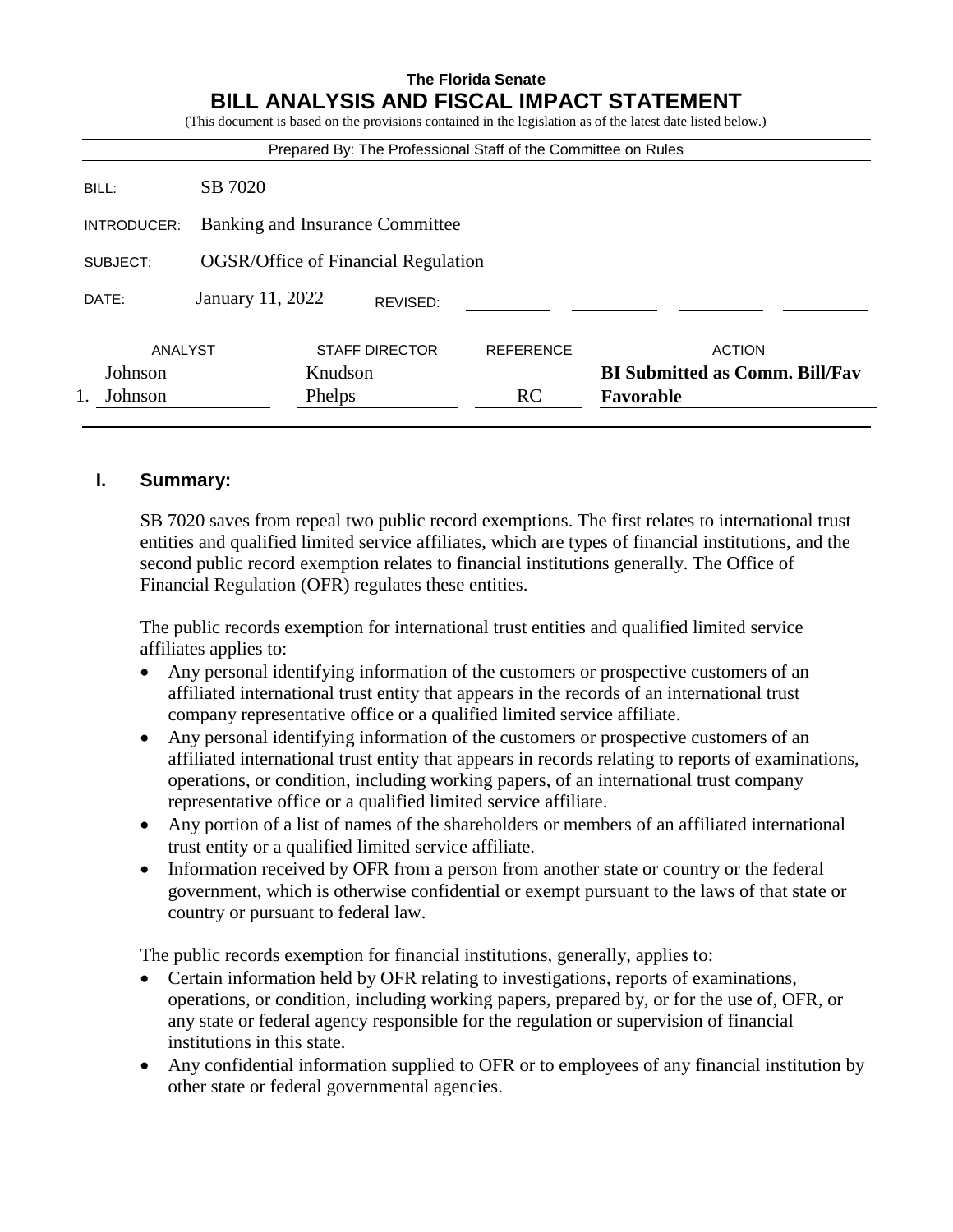The Open Government Sunset Review Act requires the Legislature to review each public record and each public meeting exemption five years after enactment. The exemptions contained in ss. 655.057, 66.401, and 663.540, F.S., are scheduled to repeal on October 2, 2022. This bill removes the scheduled repeal to continue the confidential and exempt status of the information.

The bill is not expected to impact state and local revenues and expenditures.

The bill takes effect October 1, 2022.

## **II. Present Situation:**

#### **Public Records Law**

The Florida Constitution provides that the public has the right to inspect or copy records made or received in connection with official governmental business. This applies to the official business of any public body, officer, or employee of the state, including all three branches of state government, local governmental entities, and any person acting on behalf of the government.

Chapter 119, F.S., known as the Public Records Act, constitutes the main body of public records laws. The Public Records Act states that:

[i]t is the policy of this state that all state, county, and municipal records are open for personal inspection and copying by any person. Providing access to public records is a duty of each agency.

The Public Records Act typically contains general exemptions that apply across agencies. Agency- or program-specific exemptions often are placed in the substantive statutes relating to that particular agency or program.

The Public Records Act does not apply to legislative or judicial records. Legislative records are public pursuant to s. 11.0431, F.S. Public records exemptions for the Legislature are codified primarily in s. 11.0431(2)-(3), F.S., and adopted in the rules of each house of the legislature.

Section 119.011(12), F.S., defines "public records" to include:

All documents, papers, letters, maps, books, tapes, photographs, films, sound recordings, data processing software, or other material, regardless of the physical form, characteristics, or means of transmission, made or received pursuant to law or ordinance or in connections with the transaction of official business by any agency.

The Florida Supreme Court has interpreted this definition to encompass all materials made or received by an agency in connection with official business, which are used to "perpetuate, communicate, or formalize knowledge of some type."

The Florida Statutes specify conditions under which public access to governmental records must be provided. The Public Records Act guarantees every person's right to inspect and copy any state or local government public record at any reasonable time, under reasonable conditions, and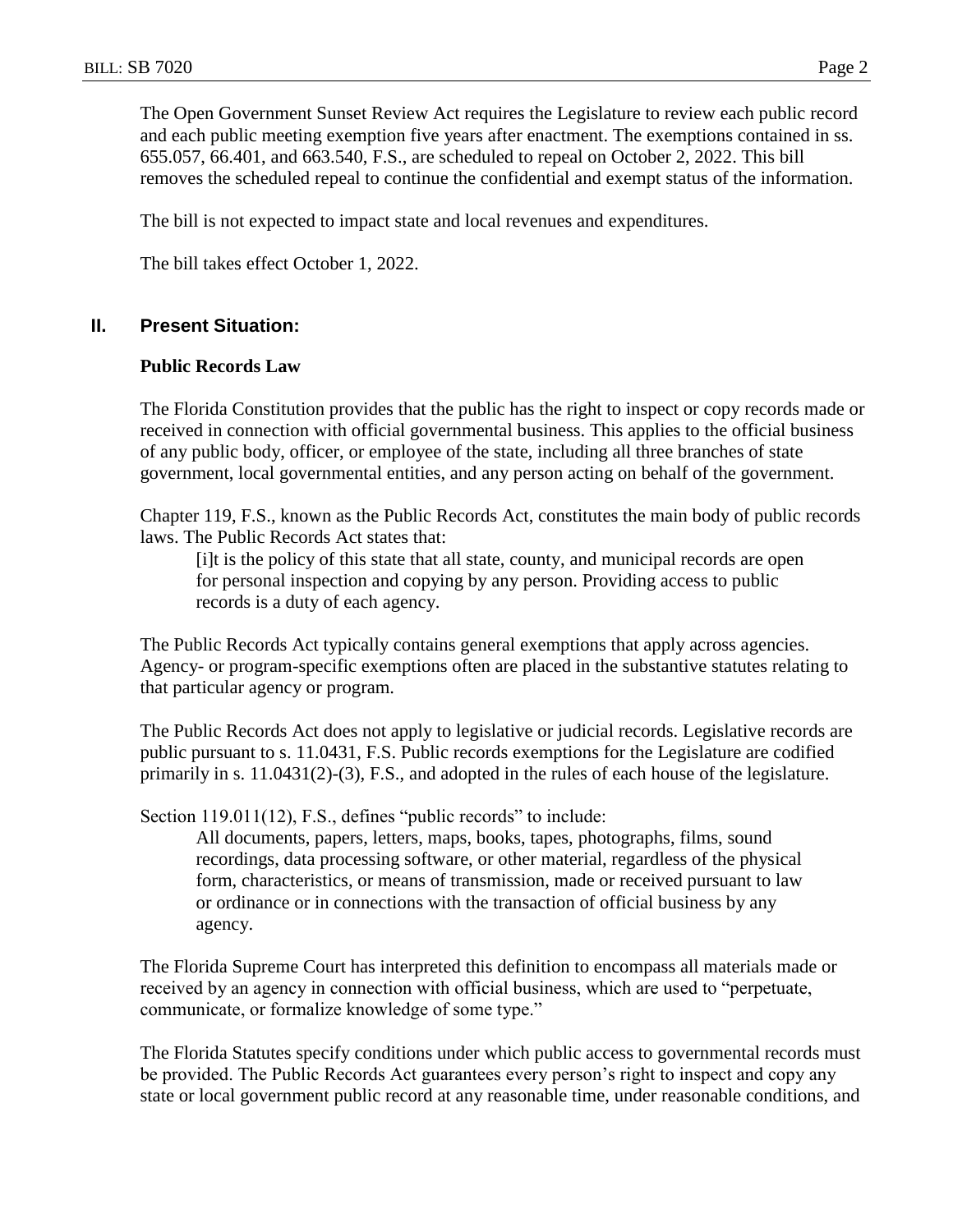under supervision by the custodian of the public record. A violation of the Public Records Act may result in civil or criminal liability.

Only the Legislature may create an exemption to public records requirements. An exemption must be created by general law and must specifically state the public necessity justifying the exemption. Further, the exemption must be no broader than necessary to accomplish the stated purpose of the law. A bill enacting an exemption may not contain other substantive provisions and must pass by a two-thirds vote of the members present and voting in each house of the Legislature.

When creating a public records exemption, the Legislature may provide that a record is "exempt" or "confidential and exempt." There is a difference between records the Legislature has determined to be exempt from the Public Records Act and those which the Legislature has determined to be exempt from the Public Records Act and confidential. Records designated as "confidential and exempt" are not subject to inspection by the public and may only be released under the circumstances defined by statute. Records designated as "exempt" may be released at the discretion of the records custodian under certain circumstances.

# **Open Government Sunset Review Act**

The provisions of s. 119.15, F.S., known as the Open Government Sunset Review Act (the Act), prescribe a legislative review process for newly created or substantially amended public records or open meetings exemptions,<sup>1</sup> with specified exceptions.<sup>2</sup> The Act requires the repeal of such exemption on October 2nd of the fifth year after creation or substantial amendment; in order to save an exemption from repeal, the Legislature must reenact the exemption or repeal the sunset date.<sup>3</sup> In practice, many exemptions are continued by repealing the sunset date, rather than reenacting the exemption.

The Act provides that a public records or open meetings exemption may be created or maintained only if it serves an identifiable public purpose and is no broader than is necessary.<sup>4</sup> An exemption serves an identifiable purpose if it meets one of the following purposes *and* the Legislature finds that the purpose of the exemption outweighs open government policy and cannot be accomplished without the exemption:

- It allows the state or its political subdivision to effectively and efficiently administer a program, and administration would be significantly impaired without the exemption;<sup>5</sup>
- Releasing sensitive personal information would be defamatory or would jeopardize an individual's safety. If this public purpose is cited as the basis of an exemption, however, only personal identifying information is exempt;<sup>6</sup> or

 $\overline{a}$ 

<sup>&</sup>lt;sup>1</sup> Section 119.15, F.S. Section 119.15(4)(b), F.S., provides that an exemption is considered to be substantially amended if it is expanded to include more records or information or to include meetings.

<sup>&</sup>lt;sup>2</sup> Section 119.15(2)(a) and (b), F.S., provides that exemptions required by federal law or applicable solely to the Legislature or the State Court System are not subject to the Open Government Sunset Review Act.

<sup>3</sup> Section 119.15(3), F.S.

<sup>4</sup> Section 119.15(6)(b), F.S.

<sup>5</sup> Section 119.15(6)(b)1., F.S.

<sup>6</sup> Section 119.15(6)(b)2., F.S.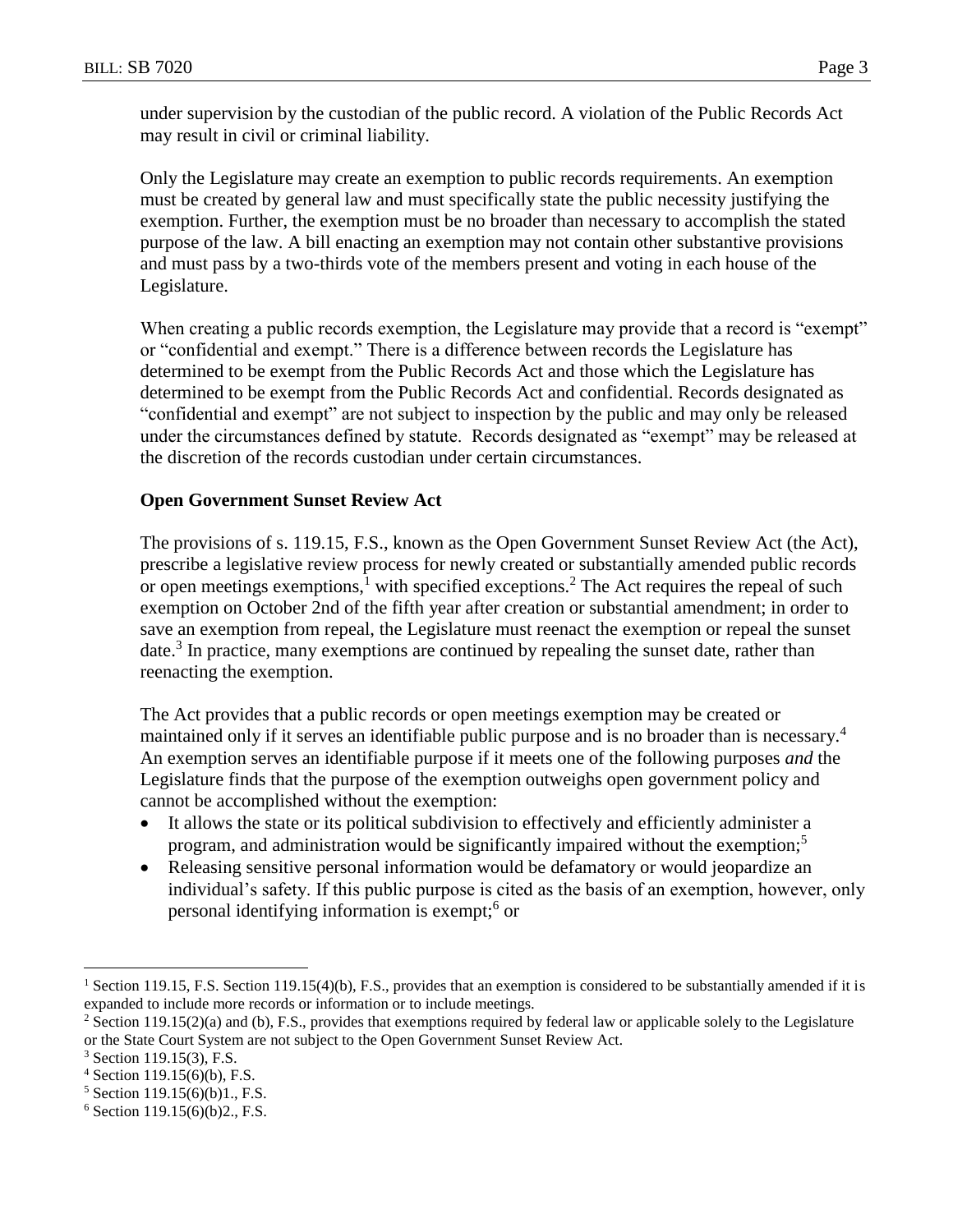$\bullet$  It protects trade or business secrets.<sup>7</sup>

The Act also requires specified questions to be considered during the review process.<sup>8</sup> In examining an exemption, the Act directs the Legislature to question the purpose and necessity of reenacting the exemption.

If, in reenacting an exemption or repealing the sunset date, the exemption is expanded, then a public necessity statement and a two-thirds vote for passage are required.<sup>9</sup> If the exemption is reenacted or saved from repeal without substantive changes or if the exemption is narrowed, then a public necessity statement and a two-thirds vote for passage are *not* required. If the Legislature allows an exemption to expire, the previously exempt records will remain exempt unless otherwise provided by law.<sup>10</sup>

# **Office of Financial Regulation**

The Office of Financial Regulation (OFR) regulates financial institutions, $11$  finance companies, money services businesses, and the securities industry.<sup>12</sup> The OFR is responsible for the regulation of various entities that engage in financial institution business in Florida, in accordance with the financial institutions codes.<sup>13</sup> In 2017, the Legislature created two new types of financial institutions, an international trust entity and a qualified limited service affiliate within the regulatory framework of international banking.<sup>14</sup> In 2017, the Legislature also created two related public records exemptions in the international banking chapter,  $15$  and substantially revised the current exemption relating to financial institutions in s.  $655.057$ , F.S.<sup>16</sup>

# *Public Records Exemption for Financial Institutions Generally*

 $\overline{a}$ 

- Whom does the exemption uniquely affect, as opposed to the general public?
- What is the identifiable public purpose or goal of the exemption?
- Can the information contained in the records or discussed in the meeting be readily obtained by alternative means? If so, how?
- Is the record or meeting protected by another exemption?
- Are there multiple exemptions for the same type of record or meeting that it would be appropriate to merge?
- $9$  FLA. CONST. art. I, s. 24(c).

<sup>15</sup> Parts III and IV of ch. 663, F.S.

<sup>7</sup> Section 119.15(6)(b)3., F.S.

 $8$  Section 119.15(6)(a), F.S. The specified questions are:

What specific records or meetings are affected by the exemption?

 $10$  Section 119.15(7), F.S.

 $11$  Section 655.005(1)(i), F.S., provides that a financial institution means a state or federal savings or thrift association, bank, savings bank, trust company, international bank agency, international banking corporation, international branch, international representative office, international administrative office, international trust entity, international trust company representative office, qualified limited service affiliate, credit union, or an agreement corporation operating pursuant to s. 25 of the Federal Reserve Act, 12 U.S.C. ss. 601 et seq. or Edge Act corporation organized pursuant to s. 25(a) of the Federal Reserve Act, 12 U.S.C. ss. 611 et seq.

 $12$  Section 20.121(3)(a)2., F.S.

<sup>13</sup> Chs. 655, 657, 658, 660, 662, 663, 665, and 667, F.S.

<sup>14</sup> Ch. 2017-83, Laws of Fla.

<sup>16</sup> Ch. 2017-84, Laws of Fla.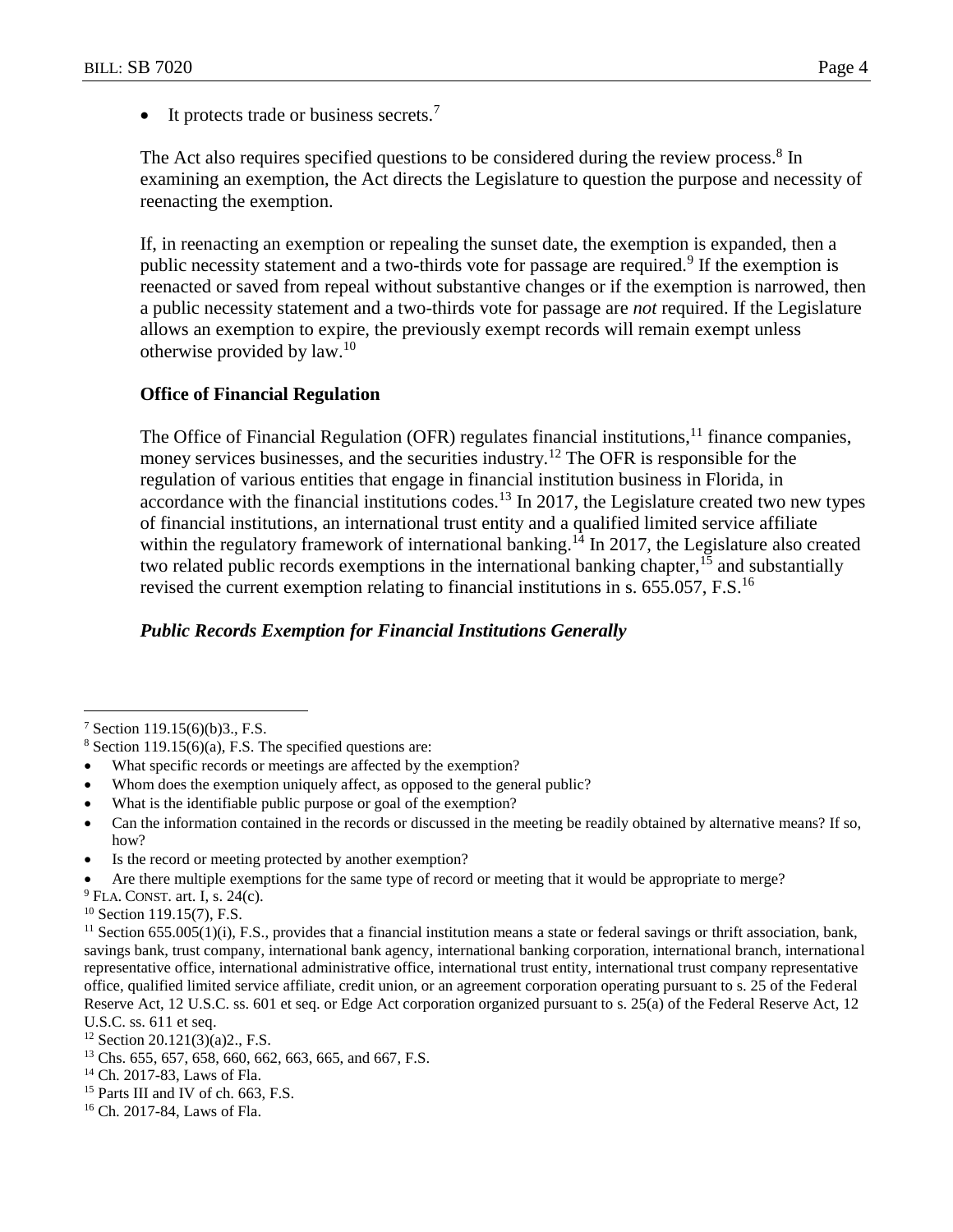In the course of conducting an examination or an investigation of a financial institution, OFR generates many documents of a sensitive nature, such as records related to an investigation and "reports of examinations,<sup>17</sup> conditions, or operations, which includes working papers."<sup>18</sup> In 2017, the Legislature amended s. 655.057, F.S., to specify that the exemptions are not only confidential and exempt from s. 119.071(1), F.S., but also exempt from Article I, section 24(a), of the Florida Constitution.<sup>19</sup>

Section 655.057(1), F.S., provides that "all records and information relating to an investigation by OFR are confidential and exempt from s. 119.07(1), F.S., and Article I, section 24(a), of the Florida Constitution until the investigation is completed or ceases to be active."<sup>20</sup> Even after the completion of an investigation or the investigation ceases to be active, portions of the covered documents remain confidential and exempt from public disclosure under s. 119.071(1), F.S., and Article I, section 24(a), of the Florida Constitution to the extent that the documents:

- Would jeopardize the integrity of another active investigation;
- Impair the safety and soundness of the financial institution;
- Reveal personal financial information or the identity of a confidential source;
- Defame or cause unwarranted damage to the good name or reputation of an individual or jeopardize the safety of an individual; or
- Reveal investigative techniques or procedures. $^{21}$

Pursuant to s. 655.057(2), F.S., reports of examinations, operations, or condition, including working papers are confidential and exempt from the public records disclosure requirements of s. 119.07(1), F.S., and Article I, section 24(a), of the Florida Constitution.<sup>22</sup> Such documents may only be released to specified parties under certain circumstances, but any such information or records obtained from OFR that is confidential must be maintained as confidential and exempt from s. 119.07(1), F.S., and Article I, section 24(a), of the Florida Constitution.<sup>23</sup> Although reports of examination are generally confidential and exempt from public disclosure, the statute provides that OFR must release reports of examination within 1 year after the appointment of a liquidator, receiver, or conservator to the financial institution.<sup>24</sup> However, any portion of such reports that discloses the identities of depositors, bondholders, members, borrowers, or stockholders, other than directors, officers, or controlling stockholders of the institution must be redacted by OFR because this information remains confidential and exempt from the public

 $\overline{a}$ <sup>17</sup> An "examination report" is any record "submitted to or prepared by OFR as part of its supervisory duties performed pursuant to s. 655.012, F.S., or its examination authority pursuant to s. 655.045(1), F.S. *See* Section 655.057(12)(a), F.S.

<sup>&</sup>lt;sup>18</sup> Section 655.057(12), F.S., working papers include the records of the procedures followed, the tests performed, the information obtained, and the conclusions reached in an examination or investigation performed pursuant to s. 655.032 or s. 655.045, F.S.

<sup>&</sup>lt;sup>19</sup> Subsections (1), (2), (5), and (9) of s. 655.057, F.S.

<sup>&</sup>lt;sup>20</sup> Section 655.057(1), F.S.

<sup>&</sup>lt;sup>21</sup> If an investigation relates to an informal enforcement action, once an investigation is completed or ceases to be active, the informal enforcement action is confidential and exempt from s. 119.07(1), F.S., and s. 24(a), Art, I, of the State Constitution to the extent that disclosure would jeopardize the integrity of another active investigation, impair the safety and soundness of the financial institution, reveal personal financial information or the identity of a confidential source, defame or cause unwarranted damage to the good name or reputation of an individual or jeopardize the safety of an individual, or reveal investigative techniques or procedures. *See* s. 655.057(12), F.S.

<sup>22</sup> Section 655.057(2), F.S.

<sup>23</sup> *Id.*

<sup>&</sup>lt;sup>24</sup> Section 655.057(2)(g), F.S.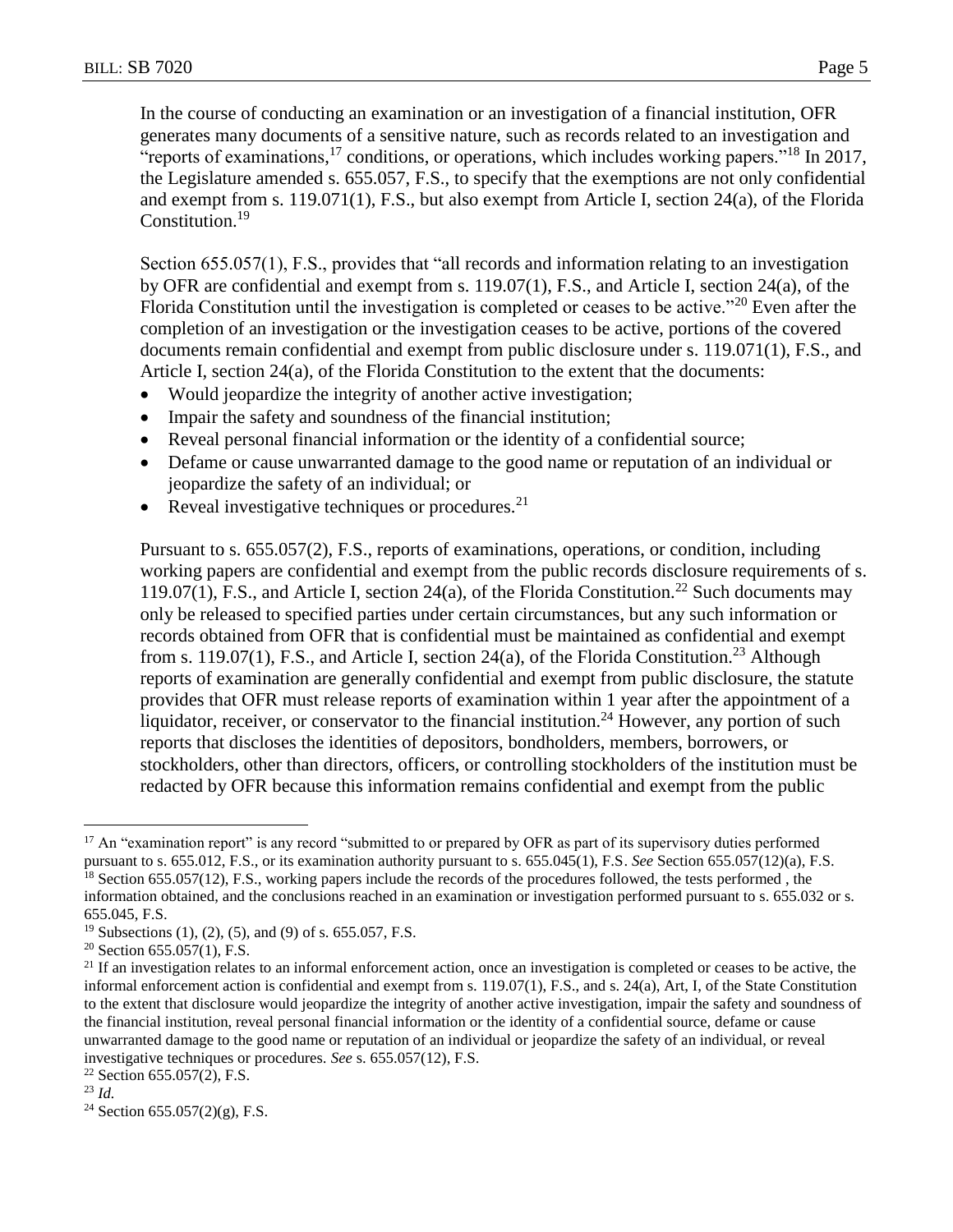records disclosure requirements of s. 119.07(1), F.S., and Article I, section 24(a), of the Florida Constitution.<sup>25</sup>

Section 655.057(9), F.S., provides that any confidential documents supplied to OFR or to employees of any financial institution by other state or federal governmental agencies is confidential and exempt from s. 119.071(1), F.S., and Article I, section 24(a), of the Florida Constitution. 26

Notwithstanding the above exemptions, s. 655.057(5), F.S., specifies information that may be provided to particular parties under certain circumstances. However, any such confidential information or records obtained from OFR must be maintained as confidential and exempt from s. 119.07(1), F.S., and Article I, section 24(a), of the Florida Constitution.<sup>27</sup>

# *Public Record Exemptions for an International Trust Entity and a Qualified Limited Service Affiliate*

For purposes of parts  $III^{28}$  and IV<sup>29</sup> of ch. 663, F.S., an international trust entity is an international trust company or organization, or any similar business entity, or an affiliated<sup>30</sup> or subsidiary entity that is licensed, chartered, or similarly permitted to conduct trust business in a foreign country or countries under the laws where such entity is organized and supervised.<sup>31</sup> Part IV defines a qualified limited service affiliate as a person or entity that is qualified under this part to perform the permissible activities outlined in s. 663.531, F.S., related to or for the benefit of an affiliated international trust entity.<sup>32</sup>

Section 663.416(2), F.S., provides that the following information held by OFR is confidential and exempt from s. 119.07(1), F.S., and Article I, section 24(a), of the Florida Constitution:

- Any personal identifying information of the customers or prospective customers of an affiliated international trust entity which appears in the books and records of an international trust company representative office  $(ITCRO)^{33}$  or in records relating to reports of examinations, operations, or condition of an ITCRO, including working papers.
- Any portion of a list of names of the shareholders or members of an affiliated international trust entity.
- Information received by OFR from a person from another state or country or the Federal Government, which is otherwise confidential or exempt pursuant to the laws of that state or country or pursuant to federal law.<sup>34</sup>

<sup>34</sup> Section 663.416(3), F.S., authorizes OFR to release certain confidential and exempt information to specified persons.

 $\overline{a}$ <sup>25</sup> *Id.*

<sup>26</sup> Section 655.057(9), F.S.

 $27$  Section 655.057(5), F.S.

<sup>28</sup> Section 663.401(3), F.S.

<sup>29</sup> Section 663.401(2), F.S.

<sup>30</sup> Section 663.401, F.S., defines affiliate.

 $31$  Section 663.530(1)(c), F.S.

 $32$  Section 663.530(1)(f), F.S.

<sup>&</sup>lt;sup>33</sup> An international trust company representative office is an office of an international trust entity which is established or maintained in this state for the purpose of engaging in nonfiduciary activities described in s. 663.409, F.S. or any affiliate, subsidiary, or other person that engages in such activities on behalf of such international trust entity from an office located in this state. *See* s. 663.401(2), F.S.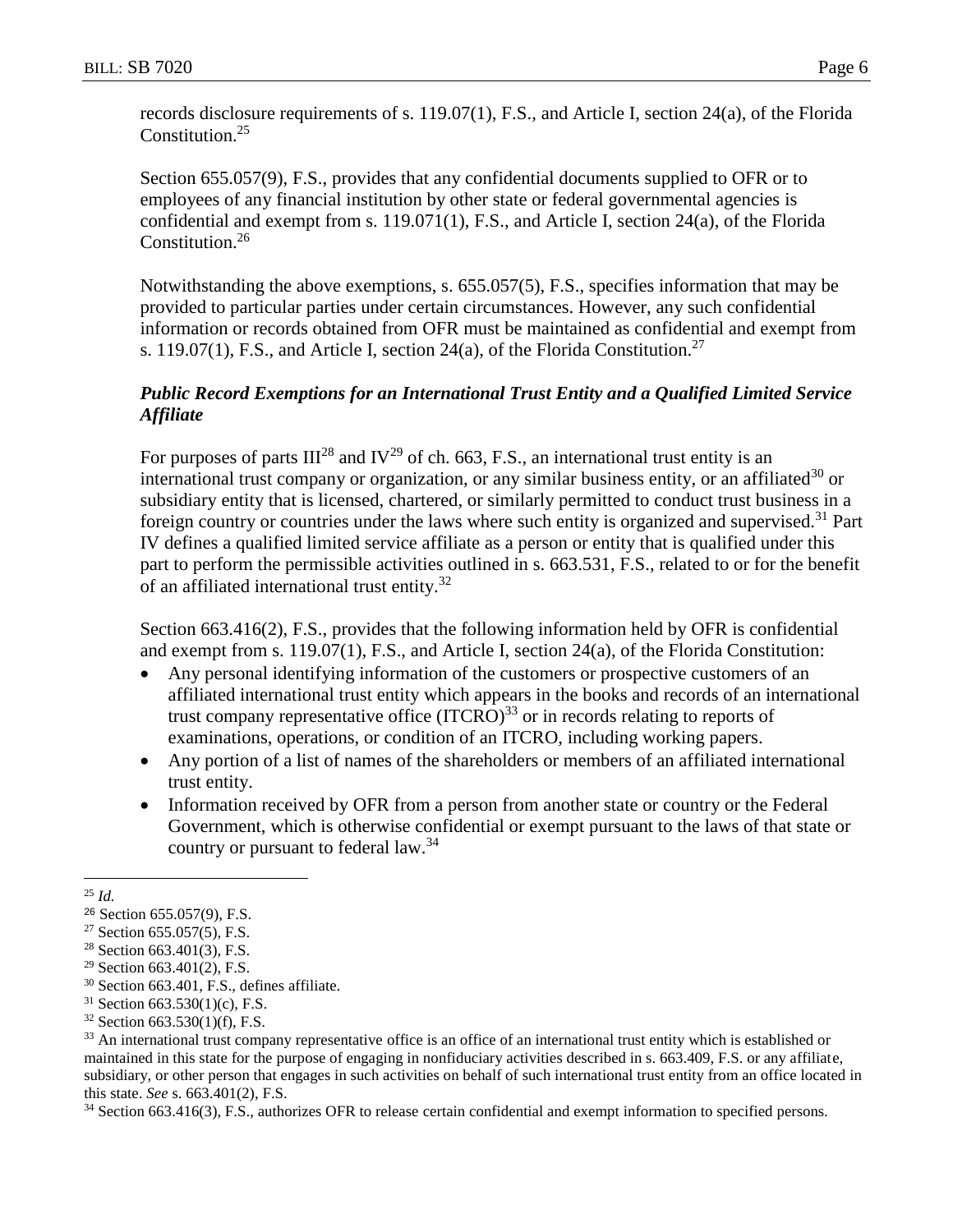Section 663.540(2), F.S., provides that the following information is confidential and exempt from s. 119.07(1), F.S., and Article I, section 24(a), of the Florida Constitution:

- Any personal identifying information of the customers or prospective customers of an affiliated international trust entity which appears in the books and records of a qualified limited service affiliate or which appears in records relating to reports of examinations, operations, or condition, including working papers, of a qualified limited service affiliate papers.
- Any portion of a list of names of the shareholders or members of a qualified limited service affiliate.
- Information received by OFR from a person from another state or country or the Federal Government, which is otherwise confidential or exempt pursuant to the laws of that state or country or pursuant to federal law.<sup>35</sup>

# **Open Government Sunset Review Findings and Recommendations**

In 2021, the Senate Banking and Insurance Committee staff sent an Open Government Sunset Review Survey to the Office of Financial Regulation regarding the public records exemptions that are subject to OGSR. In their response, OFR recommends that the exemption remain in effect to protect sensitive information related to examinations and investigations by OFR, personal financial information, and sensitive information that is shared with OFR by other governmental agencies which remains the property of those agencies.<sup>36</sup>

In regards to public records' request for OFR records exempted in sections 663.416 and 663.540, F.S., the OFR has not received any requests during the period of January 5, 2017 to July 23,  $2021$ <sup>37</sup> In regards to requests for public records regarding other financial institution records as described s. 655.057, F.S., OFR has received almost 200 requests for public records during the same period.<sup>38</sup>

# **III. Effect of Proposed Changes:**

Section 1 amends s. 663.416, F.S, to save from repeal and reenact the current public records exemption relating to personal identifying information of the customers or prospective customers of an affiliated international trust entity, which appear in the books or records of an ITCRO or in records relating to reports of examinations, operations, or conditions, including working papers, of an ITCRO.

**Section 2** amends s. 663.540, F.S., to save from repeal and reenact the current public records exemption relating to a personal identifying information of the customers or prospective customers of an affiliated international trust entity, which appear in the books or records of a qualified limited service affiliate or in records relating to reports of examinations, operations, or conditions, including working papers, of a qualified limited service affiliate.

<sup>36</sup> Office of Financial Regulation, Response to OGSR Survey of OFR Public Records Exemptions (Sept. 30, 2021) (on file with Senate Banking and Insurance Committee).

 $\overline{a}$ <sup>35</sup> Section 663.540(3), F.S., authorizes OFR to release of such confidential and exempt information to specified entities.

<sup>37</sup> *Id.*

<sup>&</sup>lt;sup>38</sup> *Id.* Only three of the requested records were completely confidential and exempt and were not provided.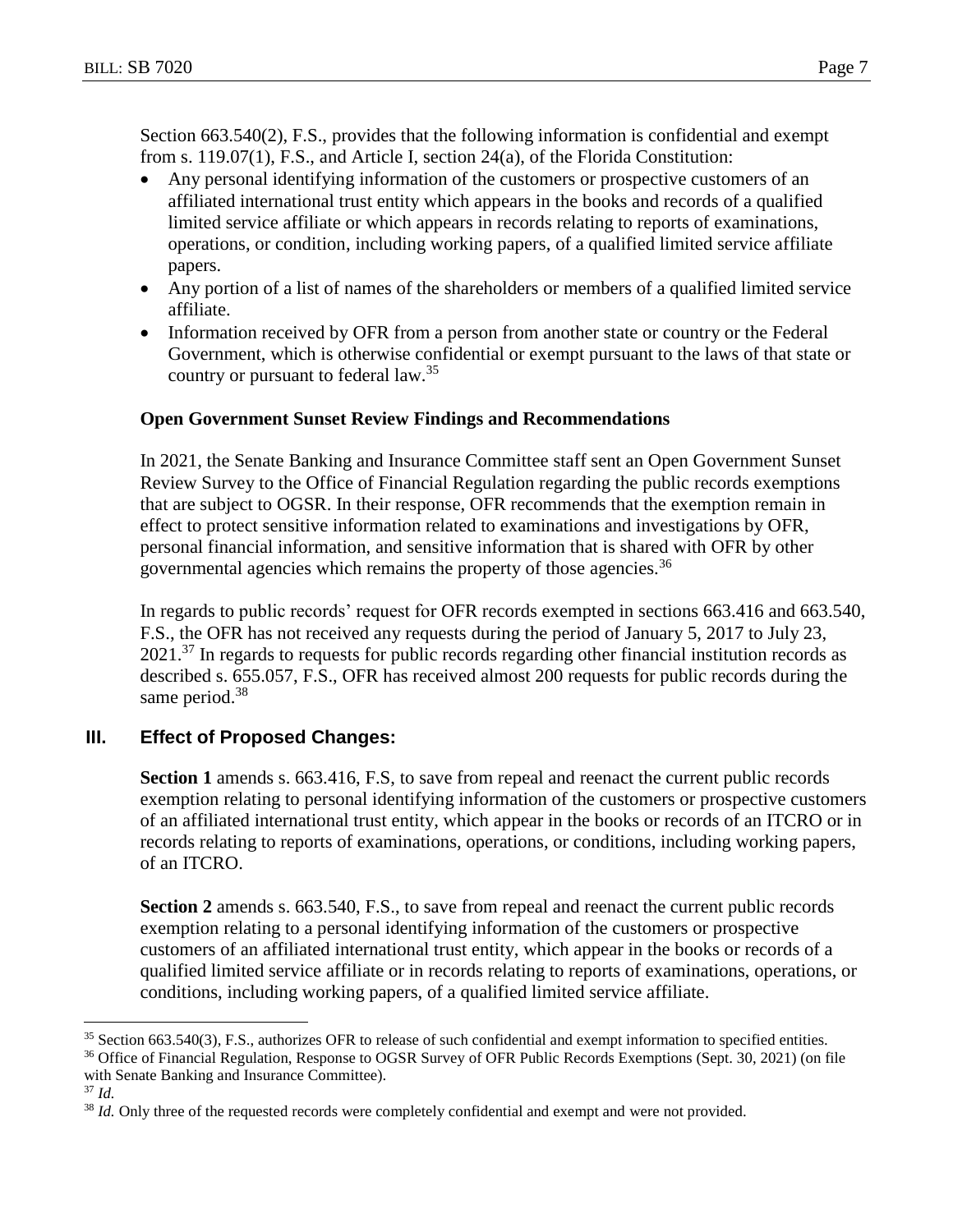**Section 3** amends s. 655.057, F.S. to save from repeal and reenact the current public records exemptions in subsections (1), (2), (5), and (9) that apply to financial institutions, generally, relating to investigations, reports of examination, operations, condition, including working papers.

**Section 4** provides an effective date of October 1, 2022.

## **IV. Constitutional Issues:**

A. Municipality/County Mandates Restrictions:

Not applicable. The bill does not require counties or municipalities to take an action requiring the expenditure of funds, reduce the authority that counties or municipalities have to raise revenue in the aggregate, nor reduce the percentage of state tax shared with counties or municipalities.

B. Public Records/Open Meetings Issues:

#### **Vote Requirement**

Article I, section 24(c) of the Florida Constitution requires a two-thirds vote of the members present and voting for final passage of a bill creating or expanding an exemption to the public records requirements. This bill continues current public records exemptions beyond their current date of repeal. The bill does not create or expand an exemption. Thus, the bill does not require an extraordinary vote for enactment.

#### **Public Necessity Statement**

Article I, s. 24(c) of the State Constitution requires a bill creating or expanding an exemption to the public records requirements to state with specificity the public necessity justifying the exemption. This bill continues a current public records exemption without expansion. Thus, a statement of public necessity is not required.

#### **Breadth of Exemption**

Article I, s. 24(c) of the State Constitution requires an exemption to the public records requirements to be no broader than necessary to accomplish the stated purpose of the law. The exemptions do not appear to be broader than necessary to accomplish the purpose of the law.

C. Trust Funds Restrictions:

None.

D. State Tax or Fee Increases:

None.

E. Other Constitutional Issues:

None.